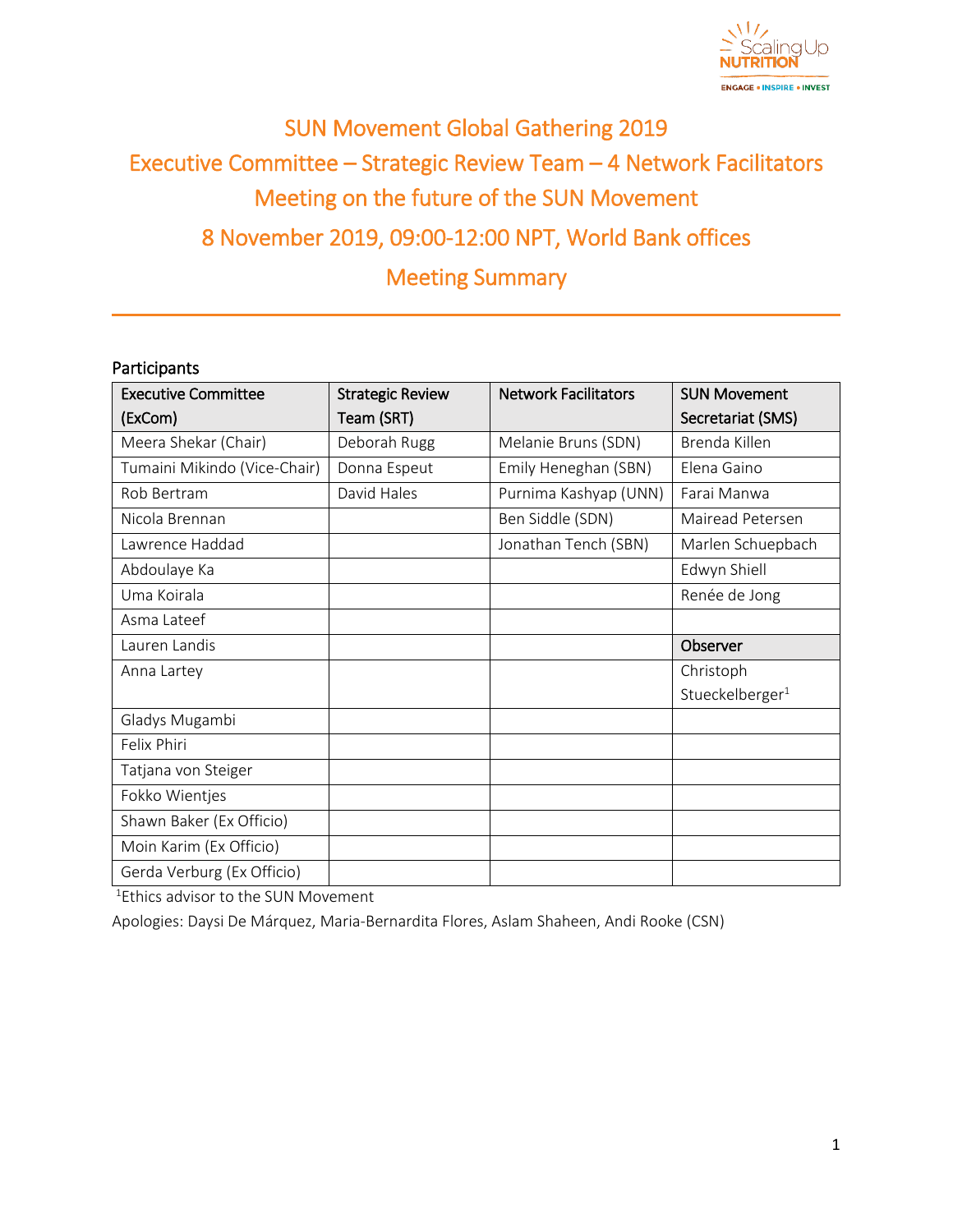#### Agenda

- 1) Welcome *5'*
- *2)* Part 1: Joint messages from Networks to Executive Committee, followed by discussion 50*'*
- *3)* Part 2: Feedback from Strategic Review (SR) team on their consultations at SUNGG and exchange with Executive Committee on future direction of SUN Movement *120'*
- *4)* Closing *5'*

#### Key messages

- Stronger engagement between SUN Executive Committee members and Network Facilitators was encouraged.
- Executive Committee agreed that in the future SUN Network Facilitators can suggest for ExCom meetings strategic issues on which they need support, by providing a short background document presenting the issue and proposed actions.
- The Strategic Review Team informed that the SUN Movement Strategic Review is progressing well and presented the remaining timeline until the release of the final report on 31 March 2020.
- All four SUN Networks and the SUN Countries, through the Government Focal Points, should be given an equal opportunity to provide feedback on the draft Strategic Review report.

| Item                                                  | <b>Timing</b> | Responsible             |
|-------------------------------------------------------|---------------|-------------------------|
| ExCom Chair invited SUN stakeholders who have not yet | Before        | SUN stakeholders        |
| spoken with the Strategic Review Team to arrange a    | 30 Nov        |                         |
| meeting before 30 November.                           |               |                         |
| Developing a timeline for the end process of the      | 20 Nov        | ExCom Working Group on  |
| Strategic Review.                                     |               | <b>Strategic Review</b> |
| ExCom agreed to hold a retreat beginning March 2020,  |               | Lauren Landis/SMS       |
| accepting an offer from WFP to host the retreat in    |               |                         |
| Rome.                                                 |               |                         |
| Development of terms of reference for independent     | 10 Dec        | Nicola Brennan          |
| facilitator of the ExCom retreat in March 2020 where  |               |                         |
| ExCom will discuss the draft strategic review report. |               |                         |

#### Action and decision points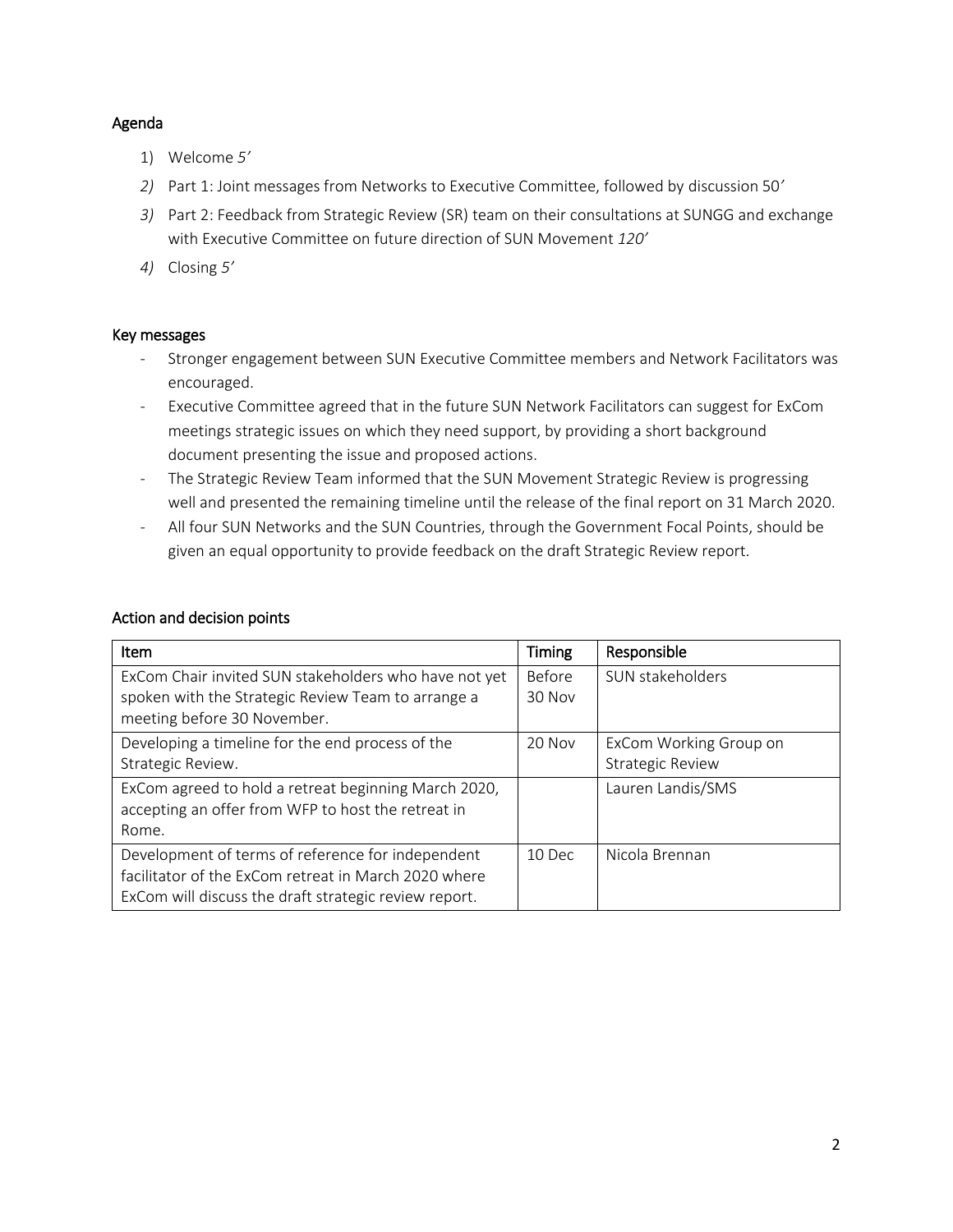#### Summary Note

### 1) Welcome

The Chair opened the meeting and welcomed all participants. A brief introduction round was held.

#### 2) Part 1: Joint messages from Networks to Executive Committee, followed by discussion

The network representatives presented joint propositions to the Executive Committee: 1) Suggestion to use meetings with Executive Committee to facilitate strategic discussions rather than discussing process; 2) Need for transparency throughout entire Strategic Review process, and request for a timeline 2020 and clarity on process for developing recommendations for SUN 3.0; 3) Networks expressed the wish to be involved in the process of developing recommendations for SUN 3.0. Executive Committee members supported a stronger engagement with Network Facilitators and offered Networks to jointly propose agenda items for Executive Committee meetings on which they need guidance, by submitting a background document (1-2 pages) describing the issue for discussion and proposed actions. Furthermore, the Chair and the Vice-Chair were entitled to decide ahead of meetings whether Network Facilitators should be allowed to participate actively in specific agenda items.

The Executive Committee confirmed to continue involving the Networks in the Strategic Review and will provide a timeline on the end process of the Strategic Review, which includes a three-week consultation for input from SUN Movement stakeholder groups on the draft report. The Executive Committee agreed to prepare Terms of Reference (ToR) for an independent facilitator for their retreat in March where the Executive Committee will discuss the draft Strategic Review report. Members underlined the importance to provide all Networks equal opportunity to input to the Strategic Review.

## 3) Part 2: Feedback from Strategic Review (SR) team on their consultations at SUNGG and exchange with Executive Committee on future direction of SUN Movement

The Strategic Review team joined the second part of the meeting to provide an update on progress and next steps, and for an exchange with the Executive Committee. Deborah Rugg, SR team lead, reported they are pleased with the interest of SUN stakeholders in the Strategic Review and the overall progress. They close the data collection window on 30 November. A progress update will be shared on 20 December and the draft report will be available on 31 January 2020. In February all stakeholders are invited to provide feedback on the draft through a consolidated process. The SR team will finalize the report by 31 March. The final product will include options for the future of the SUN Movement including pros and cons. The SR team asked Executive Committee members to reach out to any important stakeholder that has not yet been consulted by the SR team to share views before 30 November.

Key questions that came up were what it means to be a movement and what it means to be country driven. The SUN Coordinator stressed it is important to take the recommendations forward based on a strategic discussion which builds a vision for SUN towards 2030. Executive Committee members